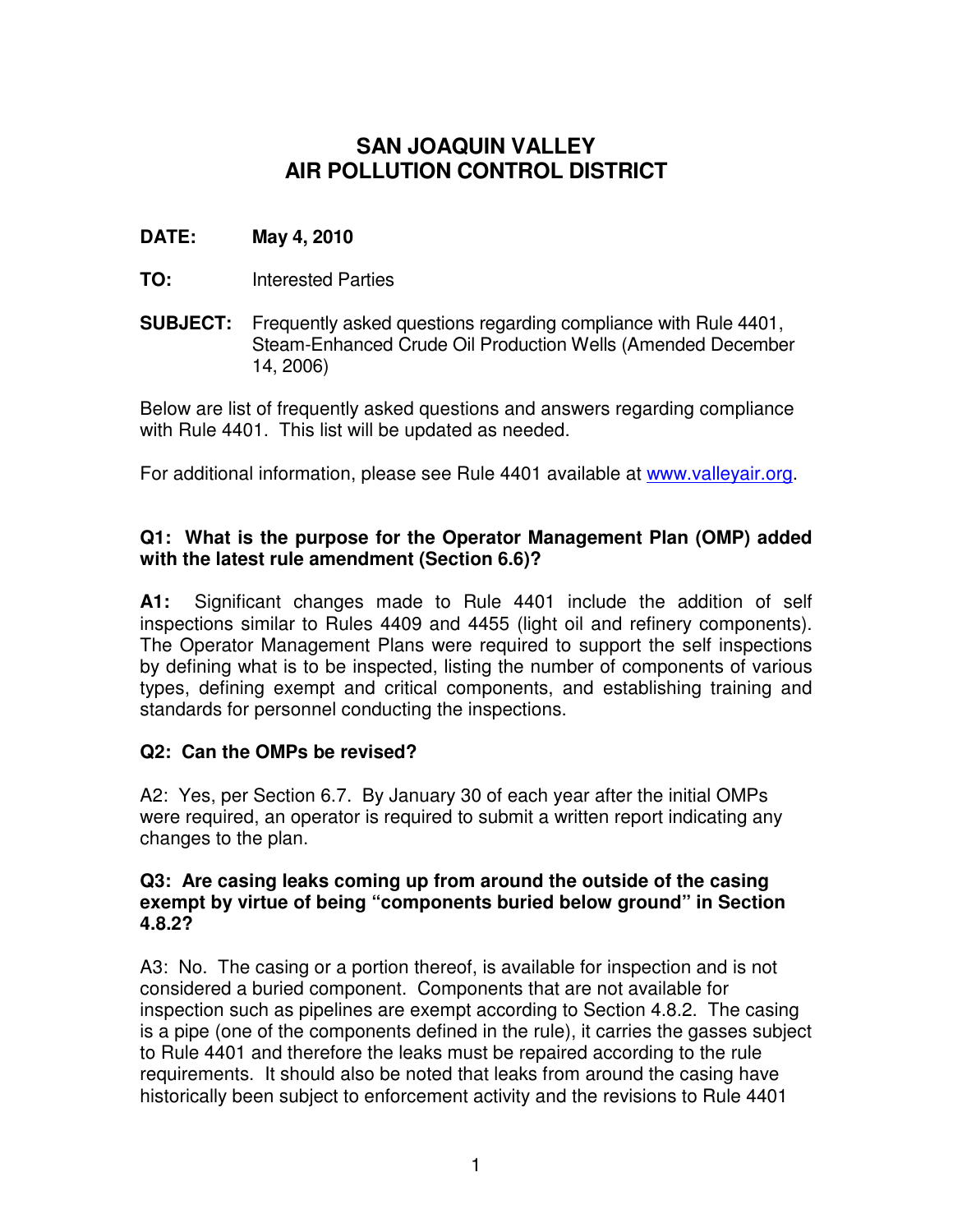were not intended as a relaxation. It is also understood that the timelines for repair of leaks were significantly shortened with the rule amendment and that this makes it difficult to make repairs to casings. Please note that although the tight repair timelines were discussed during rule development, the rule amendments were approved. If more time is required to make repairs, a variance may be considered.

# **Q4: Can wells be considered process units as defined by Section 3.31, and can components on an individual well be considered Essential or Critical components as defined by Section 3.12 and 3.6, respectively?**

A4: No. These definitions were added to the rule to mimic those in the light oil and refinery rules where, for example, a process unit comprises that portion of the plant that performs a specific process. In these settings, a process unit can not be shut in because of the importance to the overall plant. Shutting in a process unit to repair a leak would require a significant portion of the plant to be shut in. A critical process unit for example, is defined as having no equivalent replacement equipment. Production from a single well would not meet this requirement for all but the very smallest of producers. Taken to the extreme, identification of a well casing, the casing vents, casing vent valves, or the API Ring Flange as essential components would allow leaks from these components to be repaired up to one year from discovery according to Section 5.9.7. This would affect the repair dates for all wells subject to Rule 4401, and this extension is not the intent of the rule.

# **Q5: Are Process Drains considered open-ended lines?**

A5: No. A process drain is a piping system designed to collect and transport liquids from process flows or spills to containment. An example is the drain on a compressor skid that transports rainwater and lube oil to a drain tank. These must be open to function, but are not considered open-ended lines per Section 3.29. Process drains will not be considered a violation simply because they are open. Leaks measured from process drains will count as leaks however.

# **Q6: If a well is equipped with a packer that isolates the casing from the production zone and produced gasses, does a closed casing vent valve, or a closed valve without a bull plug constitute an open-ended line?**

A6: No. Per Section 3.23 an open-ended line has one side of the line or valve in contact with process fluid or gas and the other open to the atmosphere. In wells where a packer isolates that casing from the production zone and the produced gasses, the valve constitutes the "second line of defense". Leaks measured from these valves will count as leaks, and an open valve will also constitute a leak for a well not undergoing maintenance.